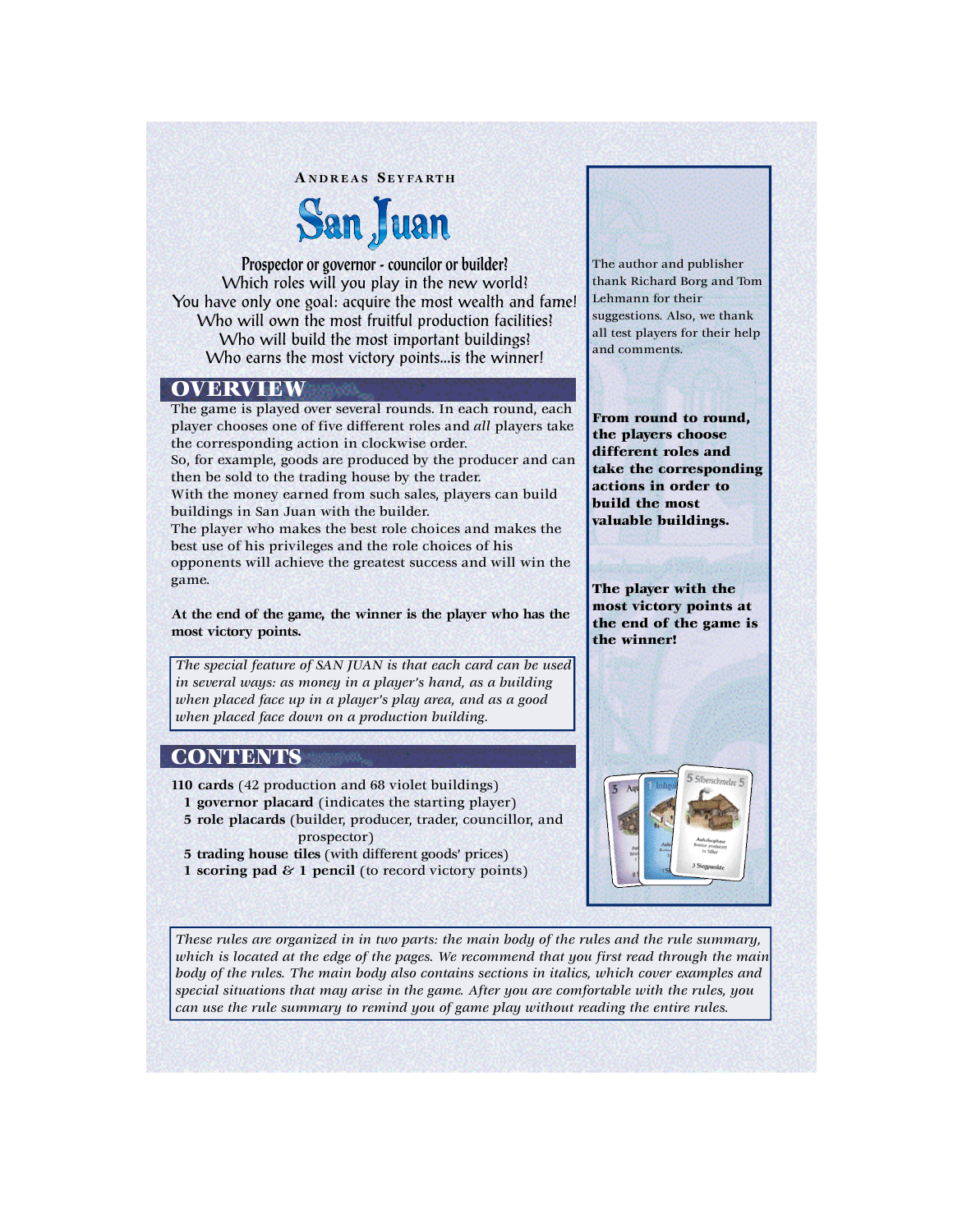# PREPARATION

- The players select a starting player using any method they want. He takes the governor placard.
- Place the 5 role placards next to each other in the middle of the table.
- Shuffle the **5 trading house tiles** *face down* and place them in a stack face down next to the trader placard.
- **Each player takes**
- **one Indigo plant** card (sorted out from all the cards), and places it face up in his play area (the area before him on the table) as his first building. • 4 **face down cards** from the card supply (after

shuffling it), and takes them in his hand, keeping them secret from the other players.

- Place **the remaining cards** as a face down card supply next to the role cards. Opposite them will be the discard stack.
- Place **the scoring pad and pencil** to the side during the game. They will be used at game end to record players' victory points (VP).

# PLAYING THE GAME

The game is played over several rounds (usually between 11 and 14 rounds). Each round runs as described below. The governor (the starting player) begins. He takes one of the role placards from the middle of the table, places it face up in his play area, and takes the action associated with this role. Next, his left neighbor takes the action associated with the role, and so on, clockwise around the table, until *each* player has taken the action *once*.

Now, the left neighbor of the governor takes his turn. He selects one of the remaining role placards from the middle of the table, places it face up in his play area, and takes the action associated with the role. Next his left neighbor takes the action associated with this role, and so on, clockwise around the table, until *each* player has taken the action *once*. When all players have selected a role and the players have taken the actions associated with those roles, the round ends. The players return the used role placards to the middle of the table and the left neighbor of the governor takes the governor placard, becoming the new starting player. The new round begins with the new governor selecting a role placard, and so on as before.

*Note:* when playing with just 2 players, the governor selects a second role (with both players taking the associated action) after his opponent has selected a role and both have taken the associated actions. Then the round ends and the governor changes. Thus, with two, 3 of the 5 roles are chosen: governor - opponent - governor.

place the role placards, trading house tiles, and card supply in the middle of the table



card supply discard<br>stack stack

each player takes one indigo plant card and 4 cards for his starting hand

g overnor begins and selects a role; then all players take the associated action

then the next player selects a role, all players take the associated action, and so on

at the end of a round. the governer's left neighbor ta kes the g overnor placard and begins the new round

playing with 2 players: governor chooses a second role after his opponent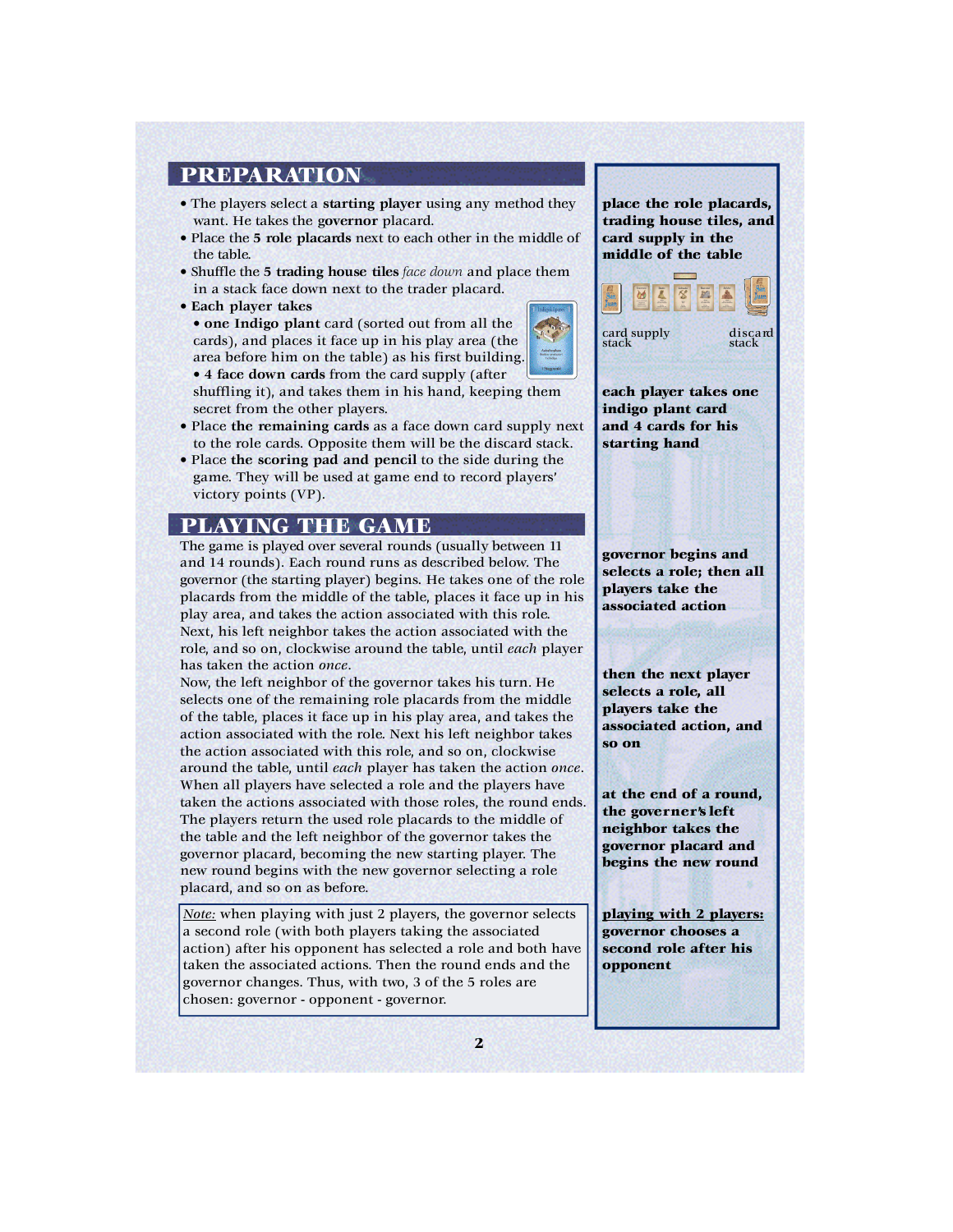#### **The roles**

Each role has an associated action (phase) for *all* players, taken in clockwise order, and a special privilege *only* for the player who selected the role *(exception: prospector)*. Basically:

- The player selecting the role is the first to take the associated action. The other players follow in clockwise order *(for speed, some actions may be taken simultaneously)*.
- A player *must* select a role on his turn. He may, however, choose to refrain from taking the associated action. The other players may then take the associated action or refrain from it as each chooses.
- A role placard, once chosen, remains in the choosing player's play area until the end of the round. No other player may select this role in this round.

#### **Builder** (builder phase  $\rightarrow$  all build a building)

The player, who chose this role (i.e. the builder), *may* build



any *one* building by placing the card representing the building from his hand face up in his play area, where it remains for the remainder of the game. Then he must pay the building cost (shown on the card in the upper left and right corners) by discarding cards from his hand equal in number

(not value) to the building cost *(see right)*. The special builder privilege allows the builder player to reduce the building cost by 1 card, but not below 0 *(see example below)*. Next, the other players, in clockwise order, *may* each build *one* building as above, but without the privilege. A player may build *any number* of the same kind of production building, but only *one* of each *violet* building!

#### *Note:*

- *- The special functions of several buildings may allow a player to alter these building rules if he has the building in his play area when he builds. These include the smithy, the crane, the poor house, the black market, the carpenter, the quarry, and the library.*
- *A player may not reduce his building cost below 0, such that he takes cards instead of discarding them.*

*Example: Ken is the builder (-1 from building cost) and has the smithy (-1 from production building cost) and library (double privilege = another -1 from building cost) in his play area. He chooses to build a sugar mill (normal cost is 2) and pays nothing. He would normally get a reduction of 3, but he only gets a reduction of 2 as he cannot reduce the building cost below 0!* 

*See complete details on all buildings and their functions below under "The buildings".*

## Each role

offers each player one action *(exception: prospector)*

gives a special privilege to the player who chose the role

Builder phase: each player may build *one* building; the builder pays 1 card less

*During play, the players discard cards face down to the discard stack. Because both the card supply and the discard stack are face down, players should separate the discard stack from the card supply by the set of role placards as shown in the figure on page 2.* 

*When the card supply is exhausted, shuffle the discard stack and place it face down as the new card supply.*

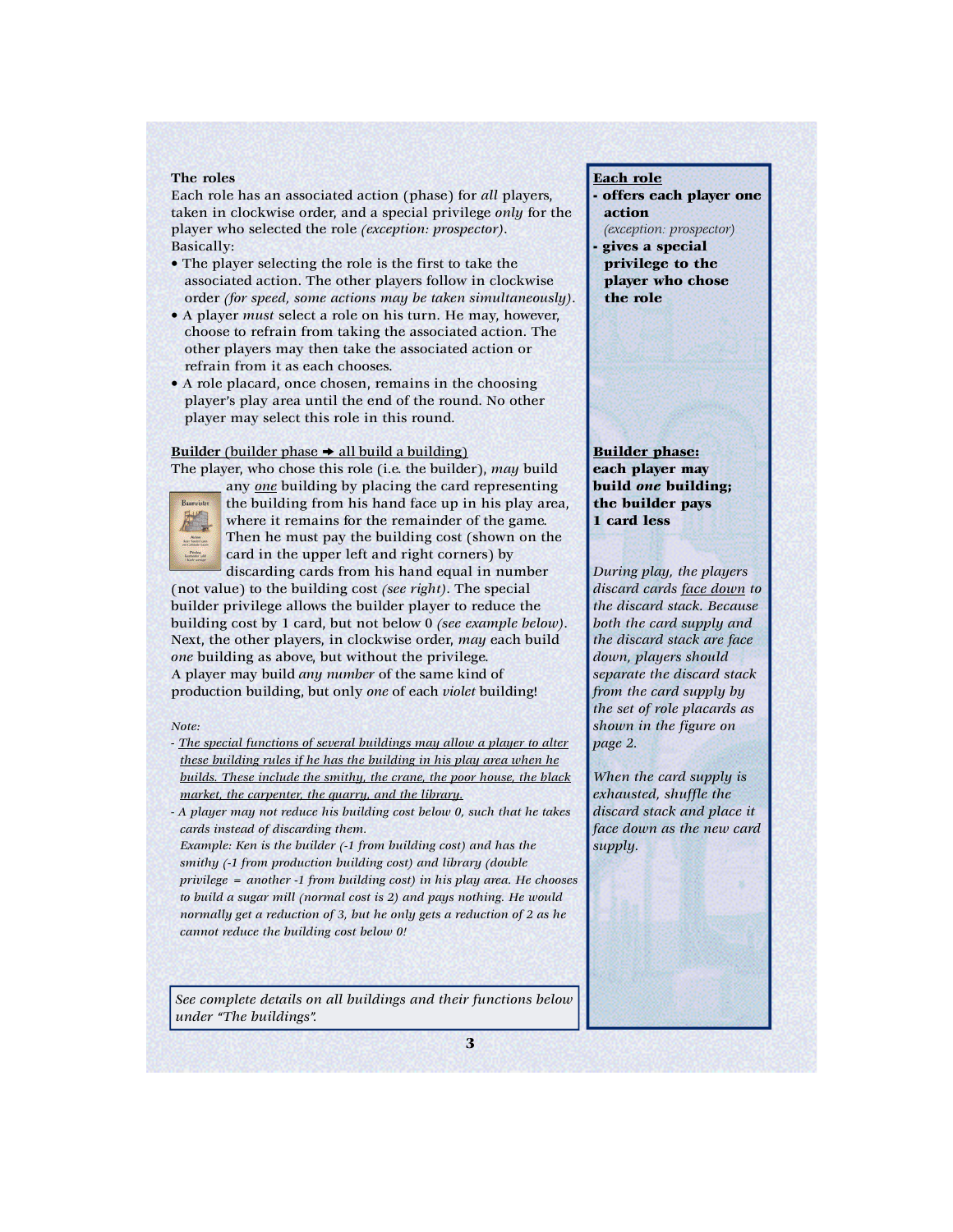

**Producer** (producer phase  $\rightarrow$  all produce goods) The player, who chose this role (i.e. the producer), begins the goods production. He takes one card from the card supply and places it face down, *without looking at the face up side,* on *any one* of his

*empty* (i.e. where *no* card already lies) production buildings *(see figure at right)*. He then may use his privilege to place one other card from the card supply on *any one* of his *other* empty production buildings, as above.

Next, each other player, in clockwise order, places one card from the card supply on *any one* of his empty production buildings, as above. If a player has no empty production buildings, he produces *no* goods in this round.

Such cards represent produced goods that may later be sold

in the trader phase. Players place the cards face down so they overlap the production buildings (*see figure at right*).

Note: at *no time* in the game may a player have more than 1 "goods" card at a time on a production building.

#### *Note:*

*- The special functions of several buildings may allow a player to alter these production rules if he has the building in his play area when he produces. These include the well, the aquaduct, and the library.* 

*- The players may choose to take their actions simultaneously as there is no need for the actions to be in clockwise order.*



**Trader** (trader phase  $\rightarrow$  all sell goods)

The player, who chose this role (i.e. the trader), turns over the top-most face down trading house tile. This determines the price the players get when selling their goods. Then he announces which of his goods he will sell. He can sell one good (card) as his basic action

and other one other good as his privilege.

He takes the named goods (cards) from the corresponding production buildings and places them face down on the discard stack *without looking at the face up sides*. Then he draws cards from the card supply equal to the prices of the goods he sold and adds them *to his hand (see example on the following page)*.

Next, each other player, in clockwise order, may sell *any one* of his goods for the price shown on the face up trading house tile, as above.

As his last action, the trader places the face up trading house tile face down under the stack of trading house tiles. Thus, the order of the 5 trading house tiles does not change during the game, giving players with good memories possible knowledge of upcoming trading house tiles.

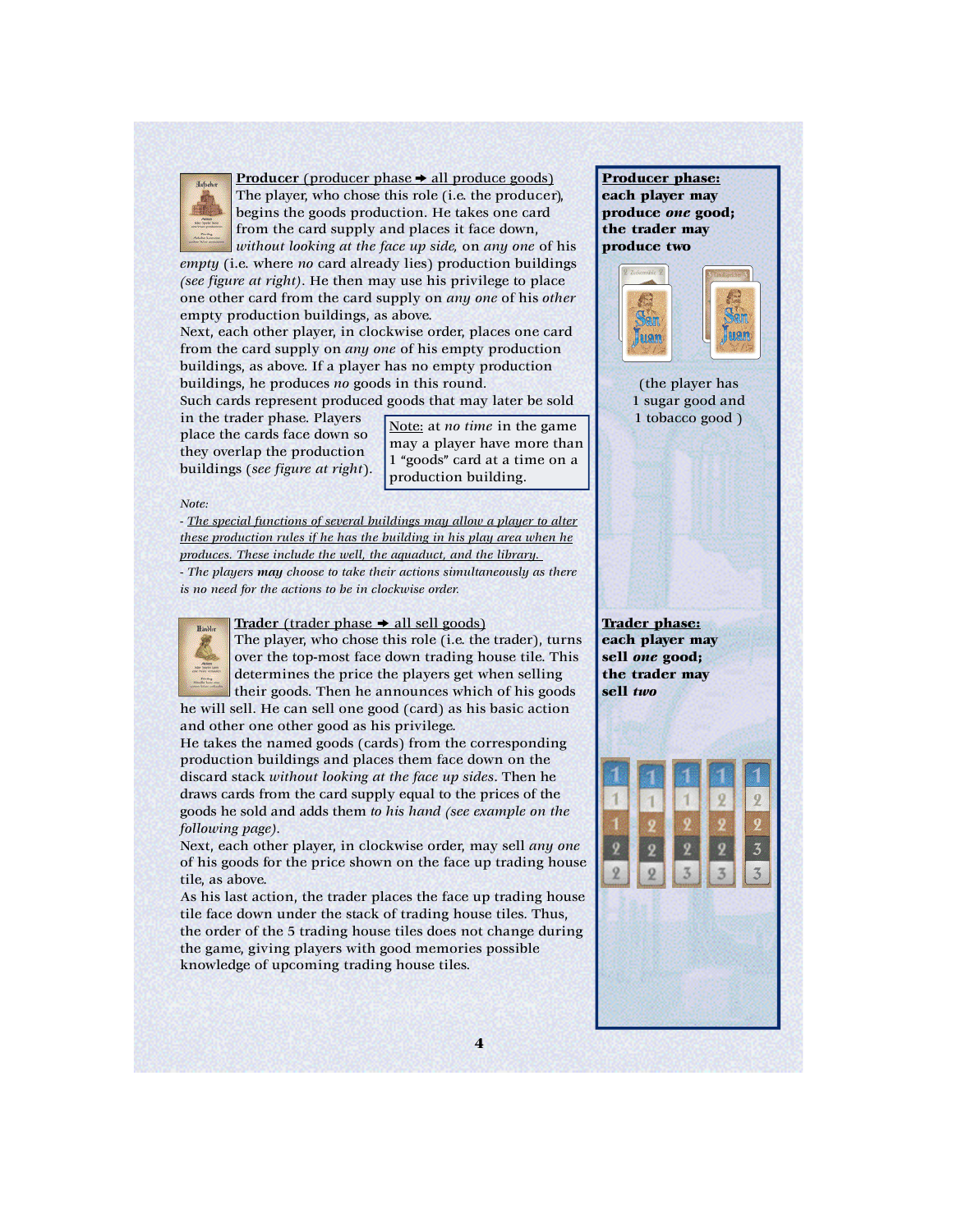#### *Note:*

- *- The special functions of several buildings may allow a player to alter these selling rules if he has the building in his play area when he sells. These include the market stand, the trading post, the market hall, and the library.*
- *The players may choose to take their actions simultaneously as there is no need for the actions to be in clockwise order.*

*Example: Alfonzo is the trader and he has a market stand and a trading post in his play area. He turns over the top-most trading house tile (see figure at right). He announces that he will sell 3 of his goods (1 as the trading action, 1 as the trader privilege, and 1 for the trading post). He takes the good (card) from his indigo plant, his tobacco storage, and his silver smelter and places all three face down (without looking at the face up sides) on the discard stack. Then he draws cards from the card supply equal in number to the sum of the prices for the 3 goods sold: 1 card for the indigo, 2 cards for the tobacco, 3 cards for the silver, and also 1 cards for the market stand, and adds them to his hand. Next, the other players sell their goods.*



**Councillor** (councillor phase  $\rightarrow$  1 new card for all) The player, who chose this role (i.e. the councillor), takes 5 cards from the card supply (2 cards as the action and 3 more cards as the privilege), looks at them, and adds 1 to his hand, discarding the other 4 face down on the discard stack.

Next, each other player takes 2 cards from the card supply, looks at them, adds 1 to his hand and discards the other face down on the discard stack.

#### *Note:*

- *- The special functions of several buildings may allow a player to alter these councillor rules if he has the building in his play area. These include the archive, the prefecture, and the library.*
- *The players may choose to take their actions simultaneously as there is no need for the actions to be in clockwise order.*



## **Prospector** (prospector phase  $\rightarrow$  no action)

The player, who chose this role (i.e. the prospector), draws 1 card, adding it to his hand as his privilege. There is no action for the other players associated with this role.

*Note:*

*- The special functions of several buildings may allow a player to alter these prospector rules if he has the building in his play area. These include the gold mine and the library.*



Prospector phase: only the prospector takes 1 card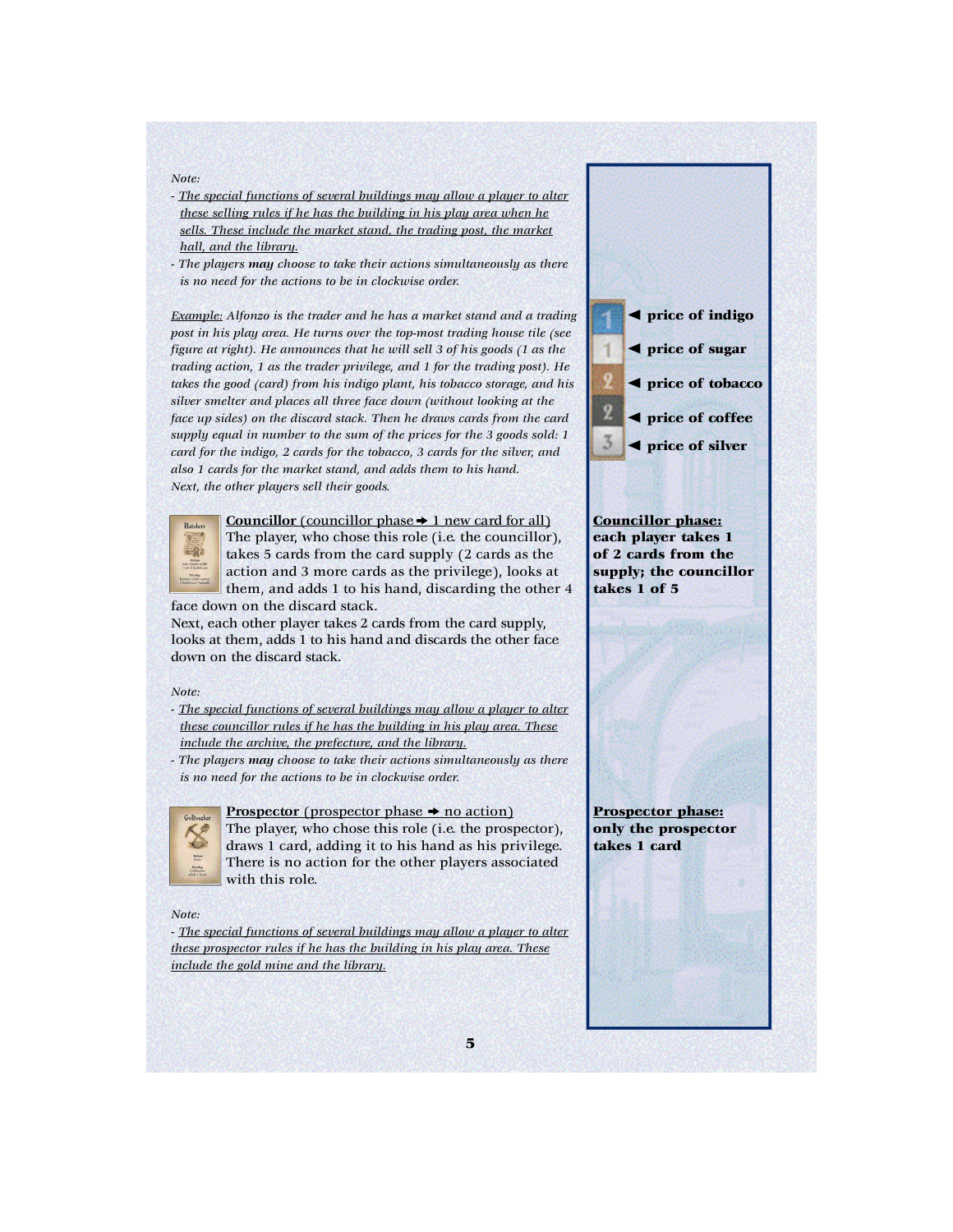#### A new round

After *each* player has chosen a role and the players have taken the associated actions and privileges, the round ends. Players return the used role placards to the middle of the table. The governor's left neighbor takes the governor placard, becoming the new governor.

The new governor reminds the owners of the chapels that each *may* place 1 card from his hand face down under his chapel. *Next*, the governor counts the cards in each player's hand (including his own). If a player has *more than 7 cards* in his hand\*, he must place the extra cards face down on the discard stack. The player may freely choose which of his cards to discard. *Exception: the* owner of a tower may have up to 12 cards in his hand.

Finally, the governor begins the next round by selecting a role card. The round continues as before.

*For clarification: during* a round, a player may have more than 7 cards (12 with a tower) in his hand. The hand card limit is only imposed at the *beginning* of each new round!

# GAME END

The game ends *immediately after* the *builder phase*, if at least one player has *twelve buildings* in his play area; the round is not played to the end of the round.

The players now record their victory points on a page of the scoring pad with the pencil. Each player adds:

- + the victory points of his buildings *(the number on the bottom of the card)*
- + the victory points *(number of cards)* under his chapel
- + the victory points for triumphal arch, guild hall, and city hall
- 
- + the victory points for the palace *(really at the end!)*

The player with the most victory points wins the game. If players tie with the most victory points, the player among them with the most cards in his hand and on his production buildings is the winner.

## The buildings

**The production (colored) buildings**

There are 5 different production buildings: indigo plant (10), sugar mill, tobacco storage, coffee roaster, and silver smelter (8 each).

A player may have more than 1 of each type of production building. Each building may produce 1 good.

#### the following rounds:

- put role placards back in the middle of the table
- governor changes
- and reminds owners of the chapel
- checks players' hands for the card **limit** (7 or 12)
- begin the new round

*\* Important: the number of cards in a player's hand is always available to other players. The content, of course, is not.* 

as soon as a player has 12 buildings in his play area, the game ends

the players record their victory points: building victory points + cards under the chapel + value 6 buildings + palace

the player with the most victory points is the winner

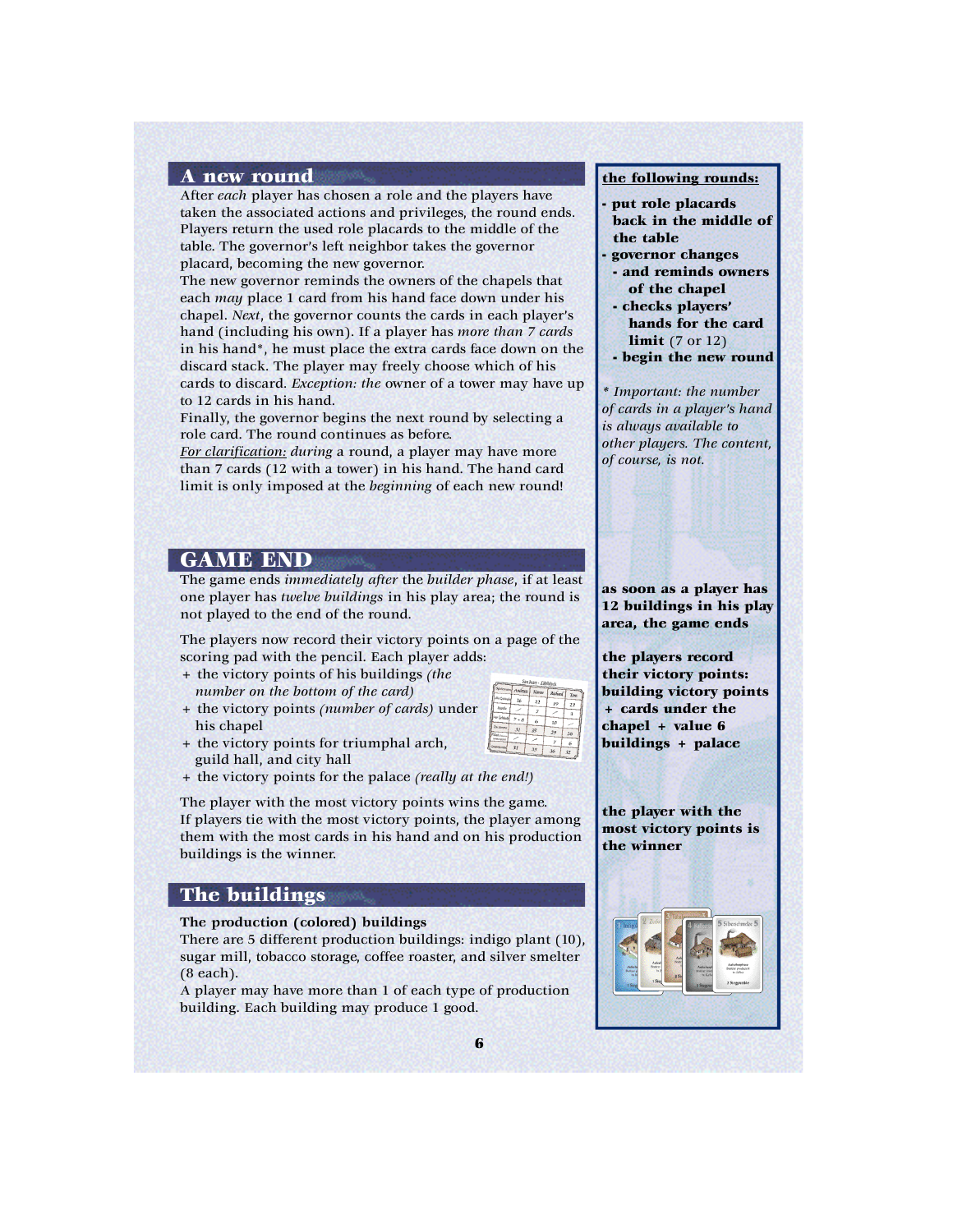#### **The violet buildings**

There are 24 different violet buildings. 17 (3 each) have special functions players may use in the game and 4 (3 each of 3 monuments and 2 each of value 6) only give players victory points at game end. For *each* violet building:

- each player may have only *one* of each building;
- the player may first use the special function of a building *after* the builder phase when he built it (owns it/has it in his play area), even in a later phase of the same round;
- a player need not use the special function of a building.

#### Smithy

When the owner of a smithy builds a *production* building, he may pay one card less to build it. When a player builds a *violet* building, he gets no advantage from a smithy.

#### Gold mine

After a player selects the prospector role and takes the privilege (or not), each player who owns a gold mine, in clockwise order, *may* turn over the top-most 4 cards from the card supply, placing them face up on the table:

- if all four cards have *different* building costs, the player adds any one of the cards to his hand and discards the other 3 cards face down on the discard stack;
- if at least 2 of the cards have the same building cost, the player gets no card and discards all 4 cards face down on the discard stack.

*Example: Michael has a gold mine and draws:*

- *library (5), prefecture (3), smithy (1), and tobacco storage (3): he must discard all 4 cards on the discard stack.*
- *Alfonzo also has a gold mine and draws:*
- *quarry (4), smithy (1), tobacco storage (3), and library (5): he adds the quarry to his hand and discards the other 3 cards.*

#### Archive

When any player selects the councillor role, the owner of an archive adds all cards he draws to his hand and then chooses which cards to discard from his entire hand. In other words, the player may discard drawn cards or cards he already had in his hand instead of just drawn cards.

*Example: James is councillor and owns the prefecture and the archive: he draws 5 cards from the card supply, adds them all to his hand, and chooses 3 cards from his hand to discard on the discard stack.*

### Poor house

After the owner of a poor house has built a building, he may draw 1 card from the card supply, adding it to his hand, if he has only 0 or 1 card in his hand.

#### *Note:*

- *If a player also owns a carpenter, he first draws this card. Then if he has less than 2 cards, he draws 1 card for the poor house.*
- *If a player does not build, he cannot draw a card for a poor house.*

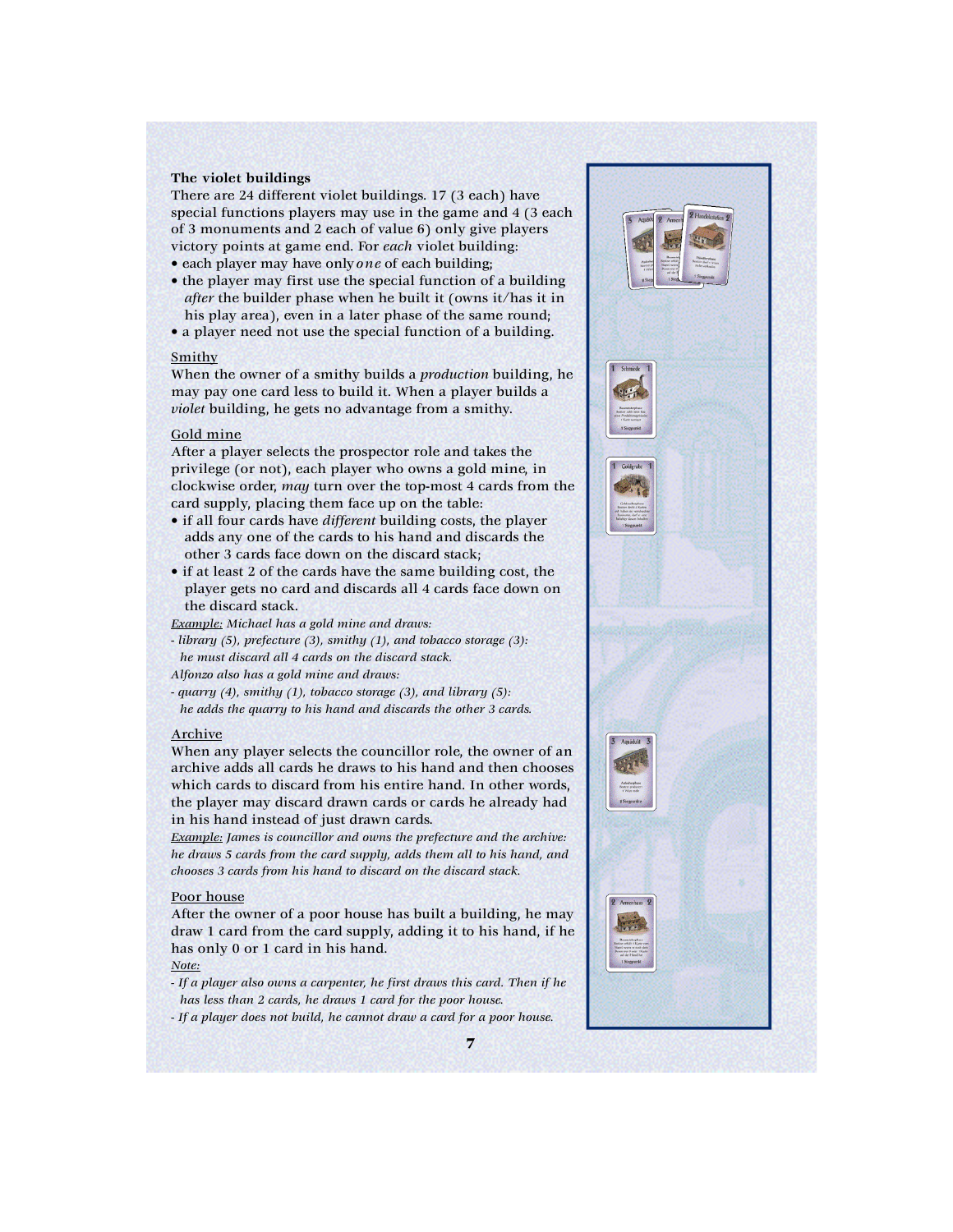#### Black market

When the owner of a black market builds any building, he may use *up to 2* of his goods (from his production buildings) instead of cards from his hand, placing them face down on the discard stack just like cards from his hand.

*Example: Ken owns a black market and builds a library (5): he discards the goods card from his indigo plant, the goods card from his tobacco s to ra g e, and 3 cards from his hand to pay the 5 cost.*

#### Trading post

During the trader phase, the owner of a trading post may sell 1 additional good from his production buildings.

*Example: Todd owns a trading post and sells …*

*- as the trader, up to 2 goods*

*- as non-trader, up to 3 goods*

*- as trader with a library, up to 4 goods* 

#### Well

During the producer phase, if the owner of a well produces at least 2 goods, he draws an additional card from the card supply, adding it to his hand. It matters not whether he is the producer or not.

#### Market stand

During the trader phase, if the owner of a market stand sells at least 2 goods, he draws an additional card from the card supply, adding it to his hand. It matters not whether he is the trader or not.

#### Crane

The owner of a crane may overbuild any of his existing buildings, placing the new building card completely covering the old card. By doing so, he reduces the cost of the new building by the cost of the old building.

*Note: - the upgraded building ceases to exist and, thus, immediately loses its special function. A player may build over any of his buildings except the crane.*

- *If a player builds on a production building with a good, the good is lost (placed face down on the discard stack). This happens whether the new building is a production building or a violet building. If a player builds over a chapel, the cards under it remain and are still counted as victory points at the end of the game.*
- *A player may later build an overbuilt violet building as a new building, since he would not break the rule of having 2 of the same violet building (he no longer has the overbuilt building!). - A player may not overbuild a building with the same building.*

*Example: Ken overbuilds his chapel (3) with a palace (6) and pays 3 cards instead of 6 cards.*

*- Alfonzo overbuilds his coffee roaster (4) with a statue (3) and pays nothing; he does not take the 1 card difference from the card supply!* 



*A covered building does not count as a building. Thus, only the building that upgraded the covered building counts toward the 12 buildings sigalling the end of the game.*

*An upgraded building may be upgraded again, as many times as the player with a crane chooses, but only the top-most in the stack counts as a building.*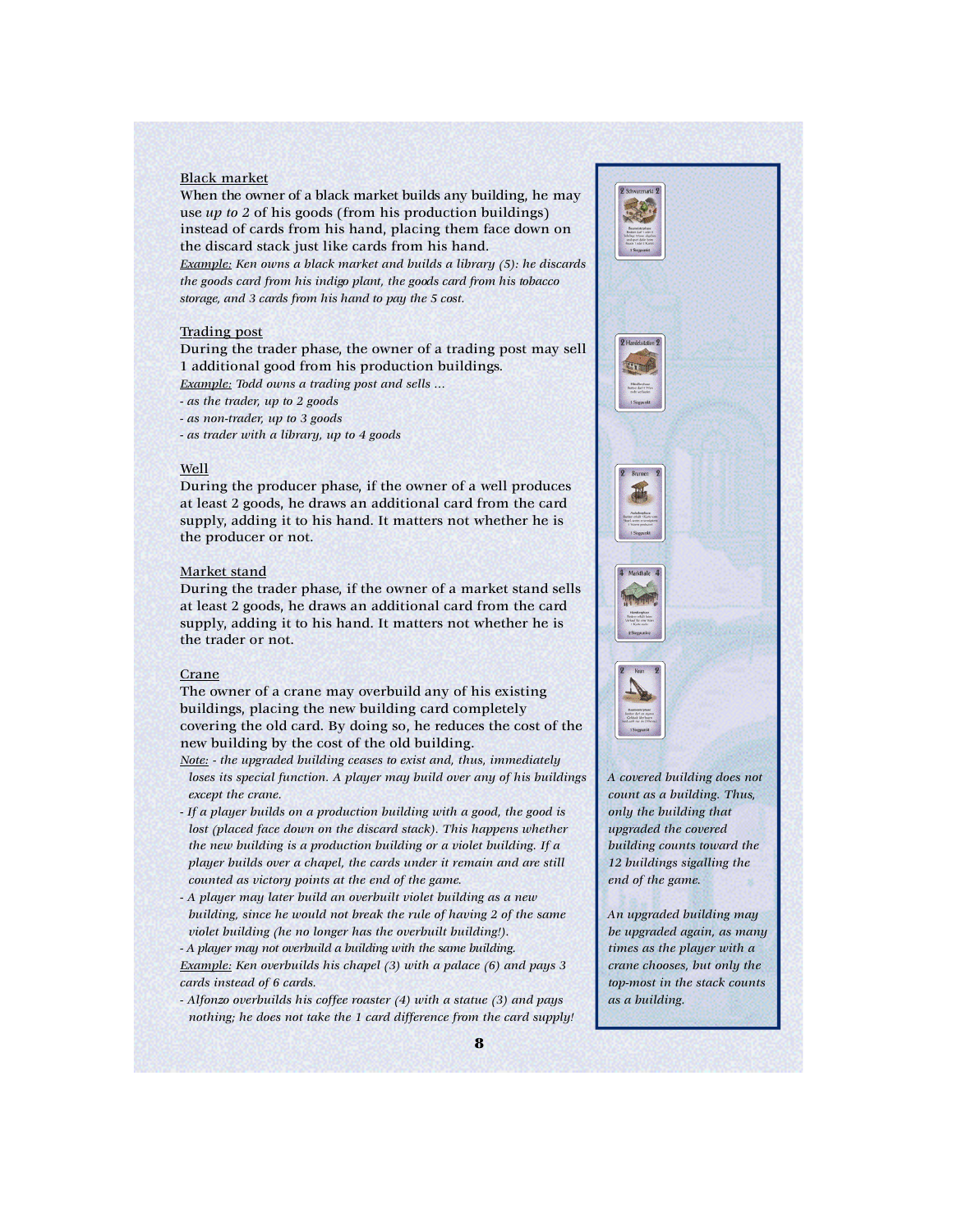#### Chapel

At the beginning of each round, *before* the governor checks the players' card limits (of 7 or 12), the owner of a chapel *may* place any *one* of his hand cards face down under the chapel. At game end, the player scores 1 victory point for each card under his chapel *(the text and victory points on these cards has no effect!)*.

#### *Note:*

- *The player must not share with his opponents which cards or how many cards he has placed under his chapel.*
- *If a player overbuilds a chapel, at game end he still scores victory points for the cards under it. The new building scores its normal victory points, but not an extra "chapel" point as it is not under the chapel.*

*Example: at game end, Ken has 7 cards under his chapel; Ken scores 9 victory points for the chapel (2 for the building + 7 for the cards under it).*

#### **Tower**

At the beginning of a round, when the governor checks players' hands for the card limit of 7, a player with a tower has a hand limit of 12 instead of 7. Of course, if the owner of a tower has more than 12 cards at the beginning of a round, he must discard all cards over 12 to the discard stack.

#### Aquaduct

In the producer phase, the owner of an aquaduct may produce 1 more good than otherwise possible.

*Example: Michael owns an aquaduct and produces …*

*- as producer, up to 2 goods* 

*- as non-producer, up to 3 goods* 

*- as producer with a library, up to 4 goods*

#### **Carpenter**

After the owner of a carpenter builds a *violet* building and pays the building cost, he may draw 1 card from the card supply and add it to his hand.

The carpenter has no special function when the player builds a *production* building.

*Note: a player does not draw a card immediately after building the carpenter, but when he builds his next violet building.* 

#### Prefecture

In the councillor phase, the owner of a prefecture may keep 2 cards instead of 1.

*Example: Alfonzo owns a prefecture …*

*- as councillor, he keeps 2 of 5 cards*

*- as non-councillor, he keeps 2 of 2 cards*

*- as councillor with a library, he keeps 2 of 8 cards*

*If Alfonzo also owns an archive, he adds the cards he draws (2, 5, or 8) to his hand and then discards 0, 3, or 6 cards from his hand.*

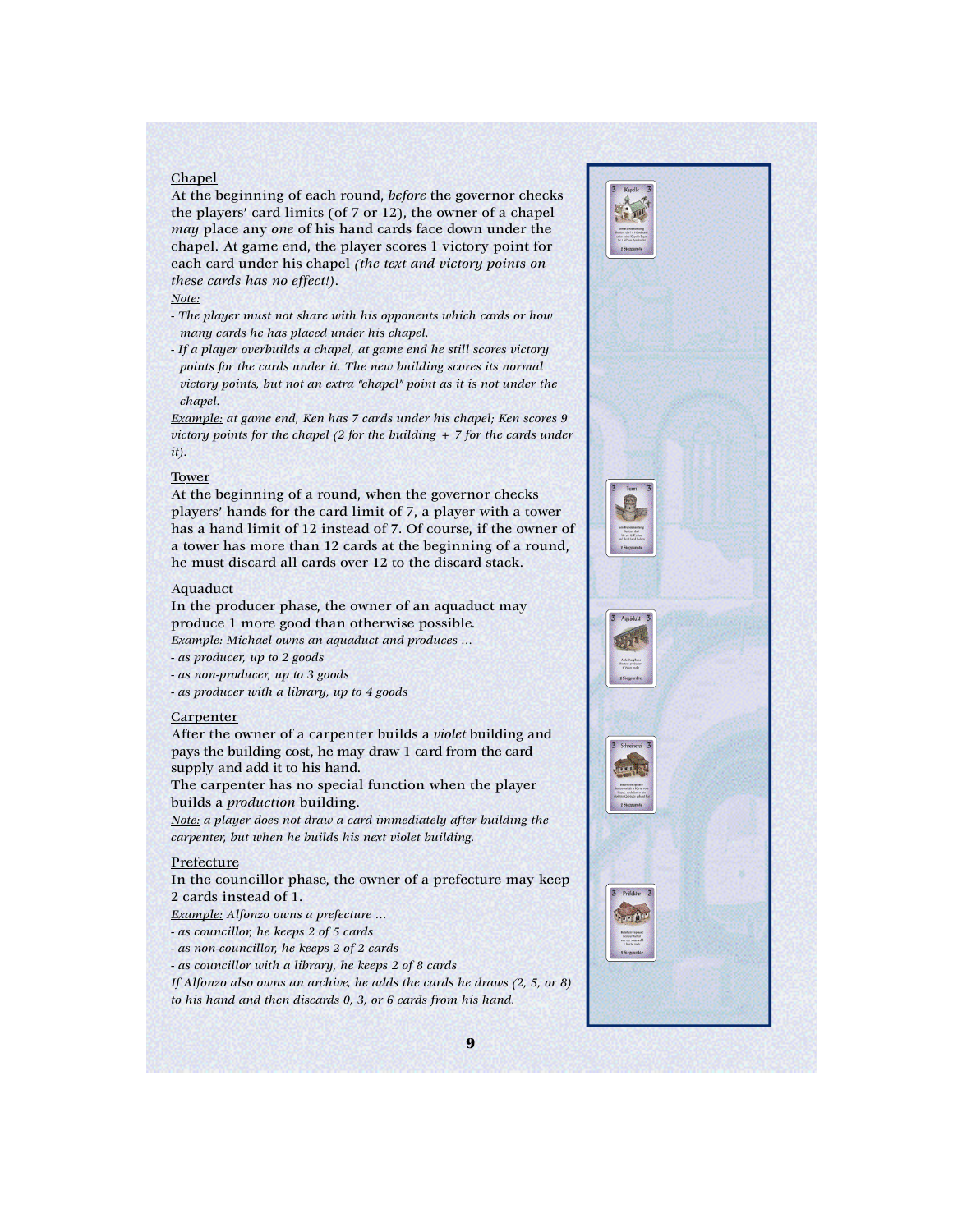#### Market hall

When the owner of a market hall sells at least one good, he draws 1 card more than the price of the good sold from the card supply. If he sells more than 1 good, he only draws *one* extra card, not 1 extra card for each good sold.

*Example: Ken sells 1 sugar for 1 and 1 coffee for 3: he draws a total of 5 cards from the card supply, adding them to his hand.*

#### **Quarry**

When the owner of a quarry builds a *violet* building, he pays 1 card less to build the building.

The quarry has no special function when the player builds a *production* building.

*Example: Nick is the builder and has a quarry in his play area: he builds a crane (2) for nothing.*

#### Library

The owner of a library may double the privilege of the role he selects. The specific doubled privileges for the 5 roles are: *- councillor:* he keeps one card of 8 cards drawn;

- *- builder:* he pays 2 less cards to build a building;
- *producer:* he produces up to 3 goods;
- *trader:* he sells up to 3 goods;

*- prospector:* he draws 2 cards from the card supply. *Example:*

*- Ken is the councillor and owns a library, an archive, and a prefecture. He draws 8 cards, adding them to his hand, and discards 6 cards from his hand face down to the discard stack.* 

*- Alfonzo is the builder and owns a library and a quarry. He pays 3 fewer cards to build a violet building.*

*Note: in a 2 player game, the owner of a library may only use it once per round! Thus, when the governor uses his library on his first turn in the round, he may not use it on his second turn in the round! Of course, if he does not use the library on his first turn in the round, he may use it on his second turn.*

The following seven violet buildings offer their owners no special functions during the game, but may give their owners victory points (VP) at the end of the game:

**The three monuments** (3 each) - Statue (3 VP) - Victory column (4 VP) - Hero (5 VP)

*Remember:* a player may, for example, build a statue and a victory column, but not two statues!